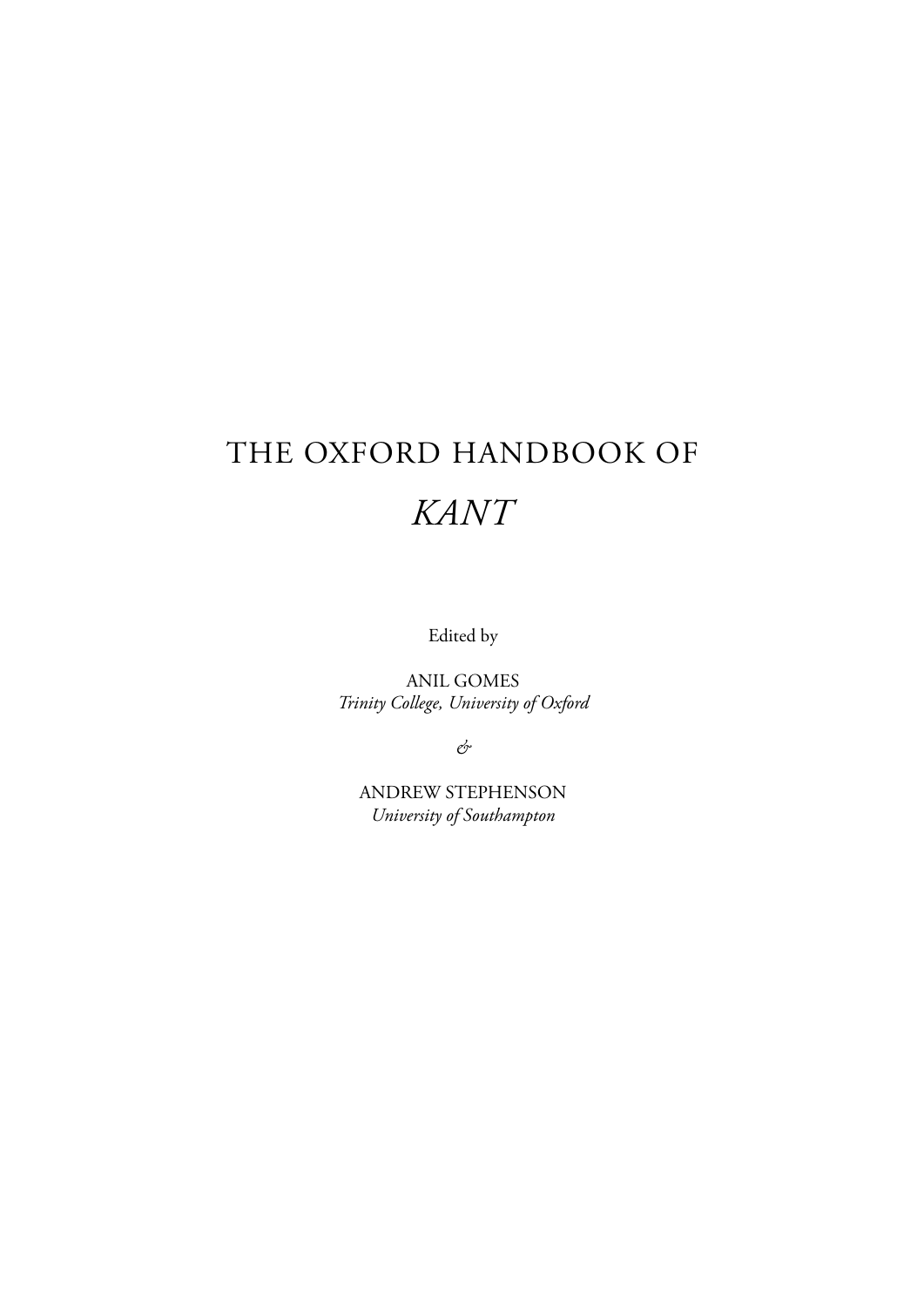## **CONTENTS**

*Acknowledgements Contributors Notes on Sources and Translations Introduction*

**. Kant on Method** *Karl Schafer*

### PART I WHAT CAN I KNOW?

- **. Kant on Space, Time, and Transcendental Idealism** *Tobias Rosefeldt*
- **. Kant on Sensibility** *Anil Gomes & Andrew Stephenson*
- **. Kant on the Functions of Judgement** *Nicholas F. Stang*
- **. Kant on the Understanding and the Categories** *Alison Laywine*
- **. Kant on Cognition and Knowledge** *Markus Kohl*
- **. Kant on Modality** *Aaron Barker & Colin Marshall*
- **. Kant on Logic** *Ralf Bader*
- **. Kant on Mathematics** *Katherine Dunlop*
- **. Kant on Substance and Causation** *Jessica Leech & Mark Textor*
- **. Kant on the Special Sciences** *Jessica Williams*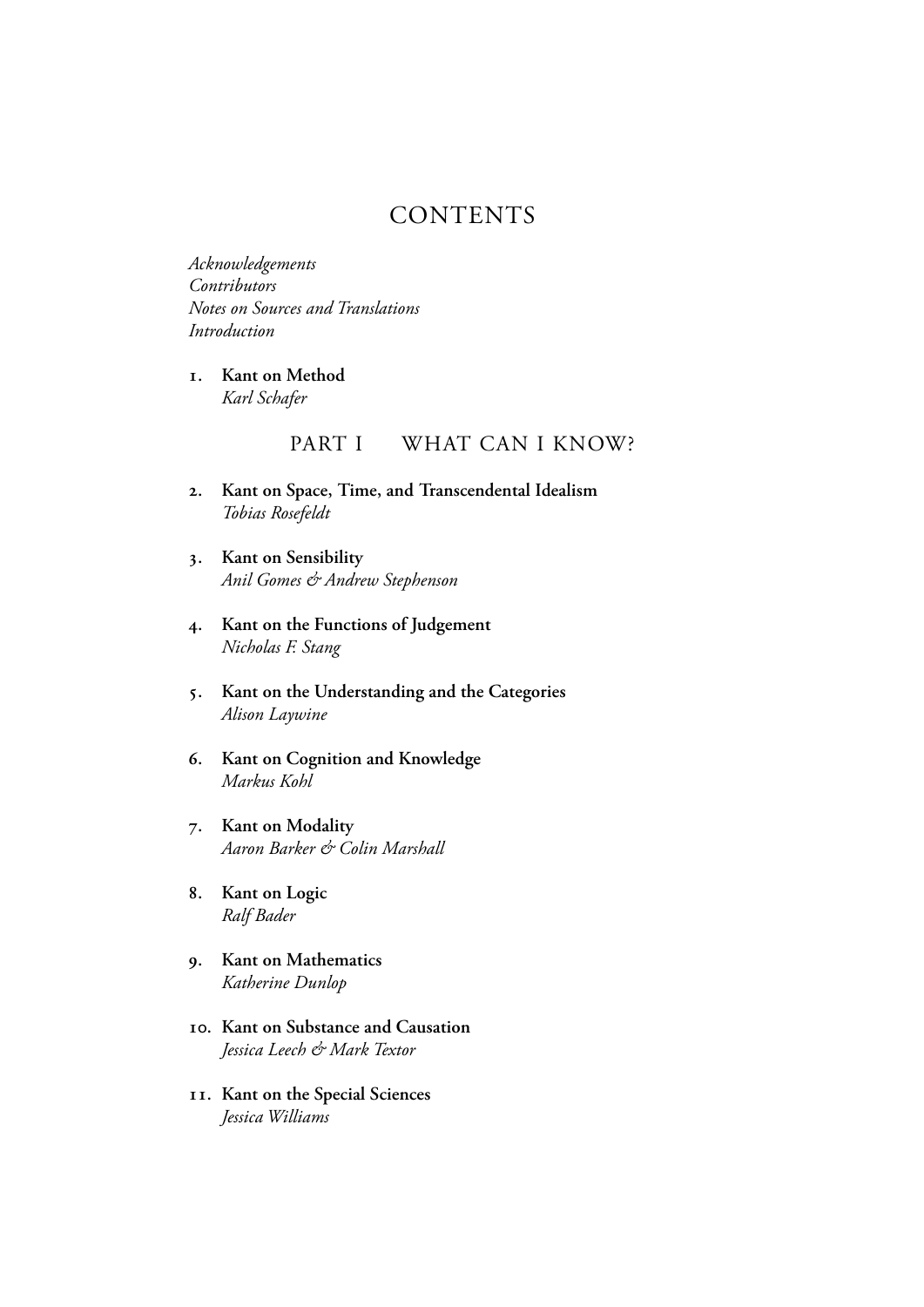- **. Kant on Consciousness and Self-Consciousness** *Matthew Boyle*
- **. Kant's Critique of Metaphysics** *Eric Watkins*

#### PART II WHAT OUGHT I TO DO?

- **. Kant on Freedom and Autonomy** *Lucy Allais*
- **. Kant on Duty and Moral Motivation** *Johannes Haag*
- **. Kant on the Moral Law** *Barbara Herman*
- **. Kant on Humanity** *Jeanine Grenberg & Matthew Vinton*
- **. Kant on Community** *Chon-Fuk Lau & Chun-Yip Lowe*
- **. Kant on Right** *Rafeeq Hasan*
- **. Kant on Virtue** *Allison Hills*
- **. Kant on Property** *Helga Varden*
- **. Kant on the State** *Japa Pallikkathayil*
- **. Kant on Lying** *Jens Timmermann*
- **. Kant on Practical Reason** *Patricia Kitcher*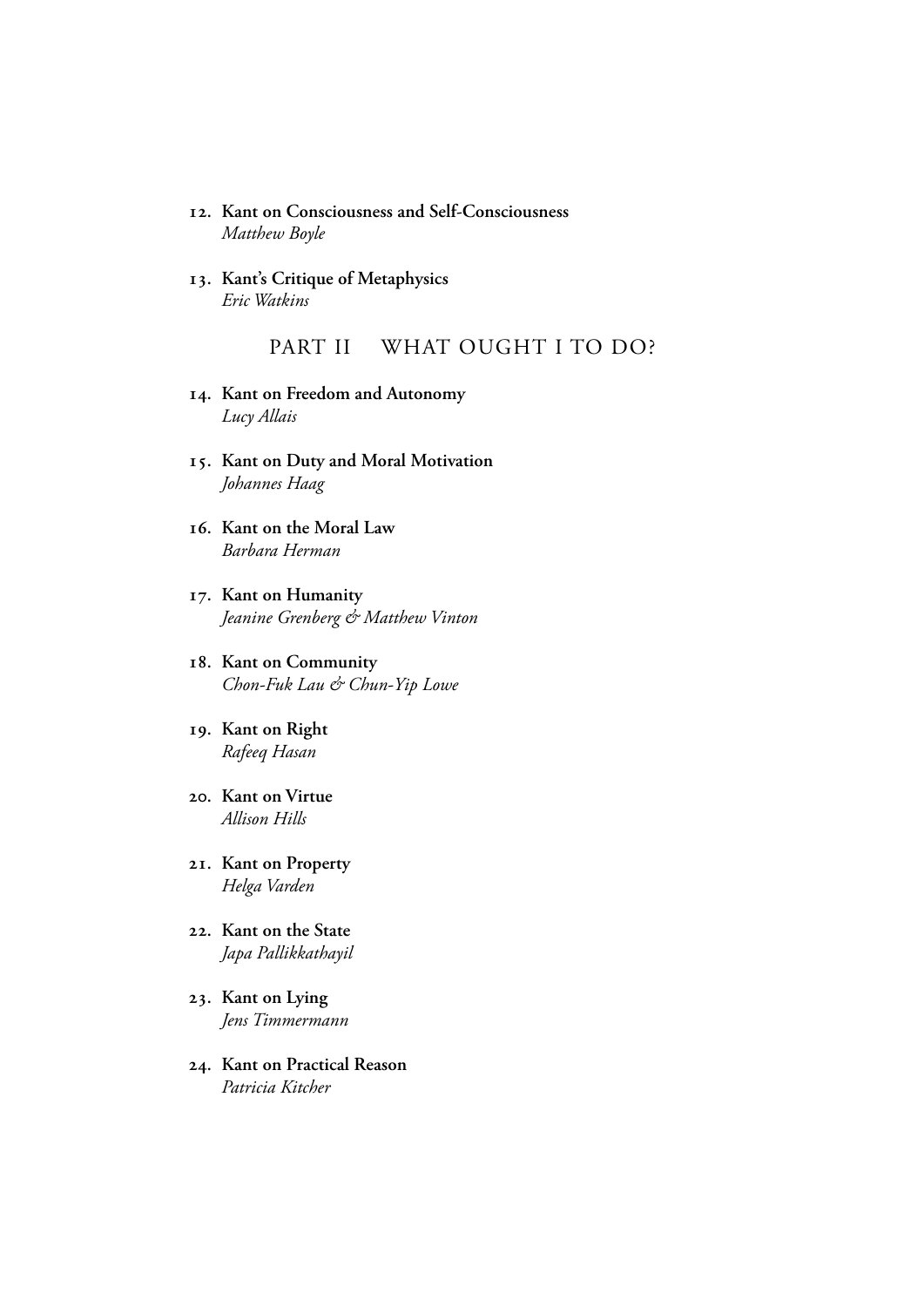**. Kant on the Unity of Reason** *Clinton Tolley*

#### PART III WHAT MAY I HOPE?

- **. Kant on Hope** *Claudia Blöser & Marcus Willaschek*
- **. Kant on the Highest Good** *Andrew Chignell & Alexander Englert*
- **. Kant on Religion** *Reed Winegar*
- **. Kant on Peace and History** *Reidar Maliks*
- **. Kant on the Regulative Role of Reason** *Angela Breitenbach*

#### PART IV WHAT IS THE HUMAN BEING?

- **. Kant on Teleology** *Andrea Kern*
- **. Kant on Beauty and Aesthetic Virtue** *Samantha Matherne*
- **. Kant on the Sublime** *Rachel Zuckert*
- **. Kant on Evil** *Melissa Merritt*
- **. Kant on Feeling and the Power of Judgment** *Alix Cohen*
- **. Kant on the Empirical Self** *Kate Moran*
- **. Kant on Education** *Patrick Frierson*